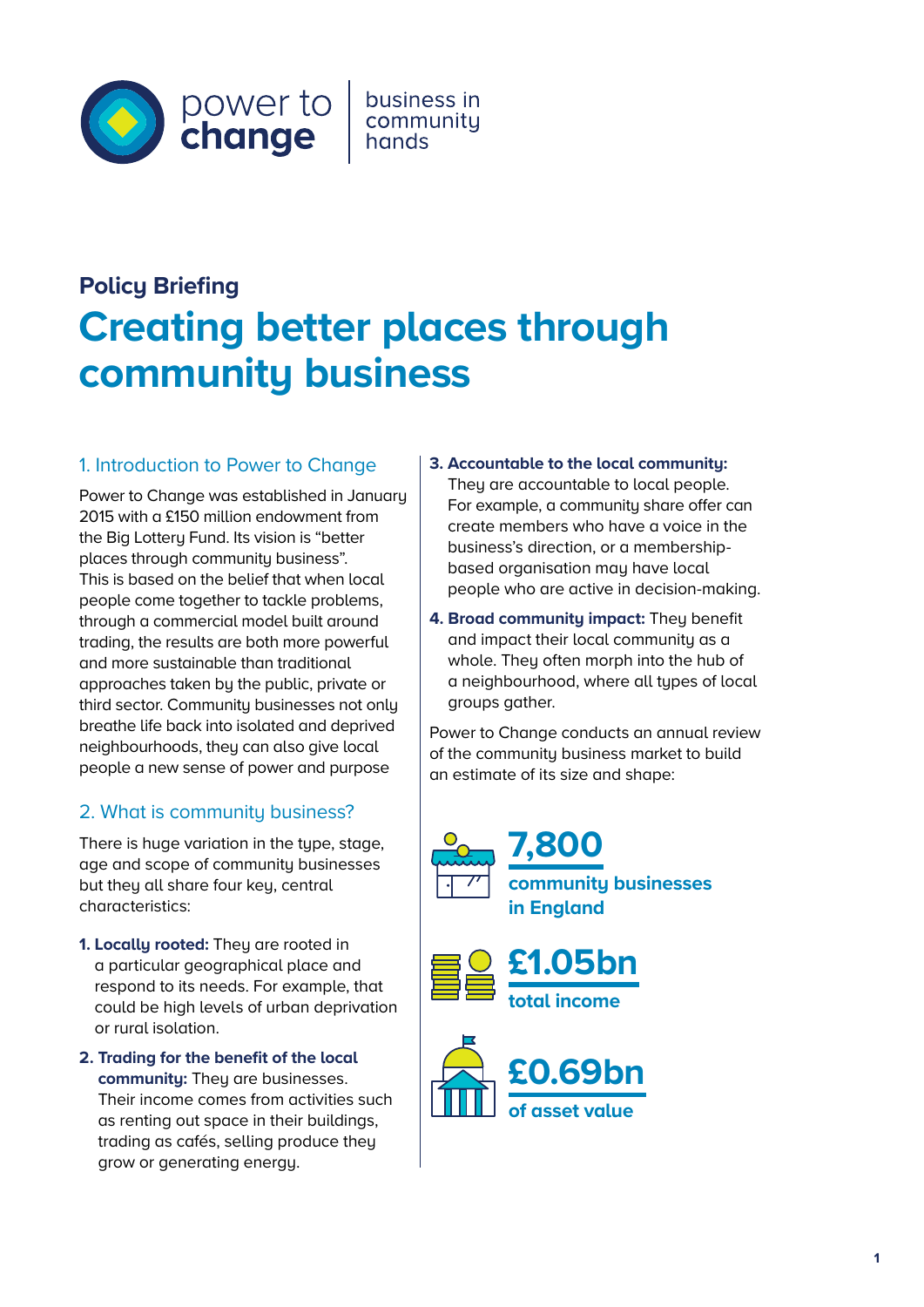Research reveals a community business market with a diversity of sub-sectors that cover a range of economic activities. These sub-sectors include: community hubs, training and education, housing, health and social care, transport, libraries, pubs, child care, village halls and many more. There are challenges in categorising community businesses given the range of services they can offer. For example, community hubs, the largest sector, tend to offer a variety of services and are likely to operate across two or more economic sectors. In many cases it is the diversification of income sources and scope of activity that make community businesses distinctive, as they respond to local needs that are often varied and changing.

Another key facet of the community business model is a reliance on volunteers to assist in providing services and general operations. Whether they employ more staff or rely more heavily on volunteers depends on the stage, size and sector of the community business. However, most community businesses will use a combination of staff and volunteers. The total estimated number of volunteers for the year 2018 was 125,200, while the total paid staff was estimated to be 33,600. The use of volunteers is a key part of these businesses engaging with the local community. Volunteers pull in a diverse set of resources, skills, time, money or physical items, and help to underpin the sustainable operations of a community business. In addition to the benefits for community businesses, volunteers themselves can gain great skills and confidence from their experience and can in turn increase their employability

## 3. What benefit do community businesses bring?

**Community businesses have a broad impact over a range of social policy objectives:** Community businesses generate significant benefits for their community and contribute to: improved health and wellbeing; reduced social isolation; increased employability; better access to basic services; greater communitu cohesion; greater communitu pride and empowerment; and improved local environment.

**The community business sector demonstrates stable growth and high levels of confidence in uncertain times:** Evidence suggests that confidence amongst community businesses is high, and rising. When surveyed in 2018, 66% of community businesses were confident about their financial prospects for the year ahead compared to the current year, and only 13% were less confident. This is in stark contrast to smaller businesses in general, where confidence has fallen strongly over the course of 2018.

**Community business is a powerful, resilient and sustainable model for achieving social goals:** The community business model combines the social impact of charities, the trading model of social enterprise, and the localised nature of small businesses to provide a robust vehicle for delivering social goods whilst strengthening community cohesion.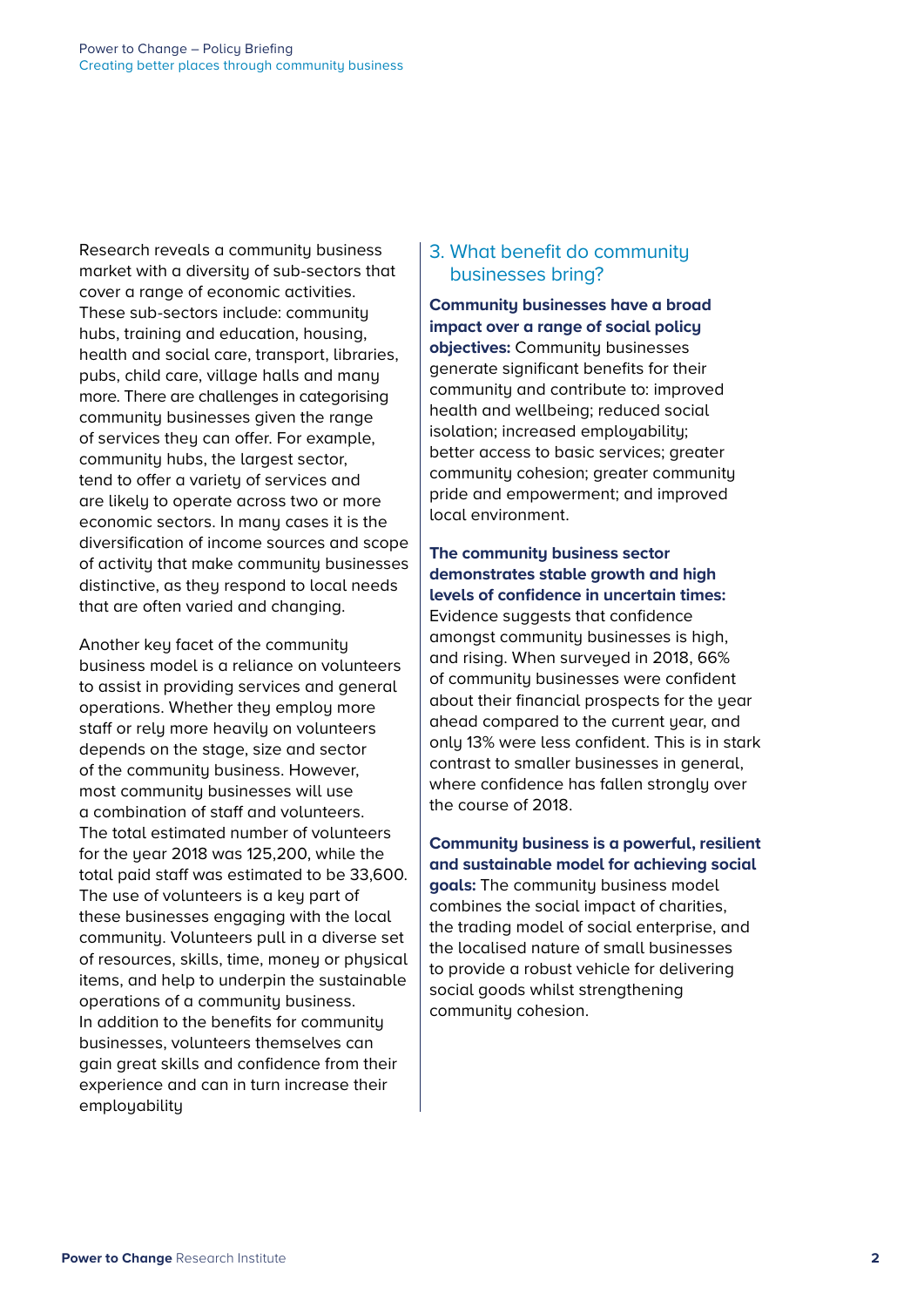## 4. What has the research shown?

#### **Key drivers of growth:**

- **Income diversification:** A common trajectory for established community businesses is to eventually develop a diversified range of services that provides multiple income streams and greater financial sustainability.
- **Innovation:** Community businesses grow by developing a "hybrid business model" that pioneers new approaches to service delivery as part of a larger strategy of inclusive growth. Research from 2018 demonstrates that three quarters of community businesses are expecting their overall income to increase in the next year. Community businesses are optimistic that this increased income will come more from trading (75%) than from grant funding (48%). The research finds that community businesses are seeking to increase their trading opportunities by expanding or diversifying their current offer.
- **Assets:** Evidence suggests that having assets is beneficial to community business sustainability, as well as being a contributing factor to the growth of the community business sector as a whole. Organisations with an asset are better placed to diversify their income than those without. These assets are often land or buildings, but can also cover other items - for example vehicles for a community transport organisation.
- **Business support:** Access to skills and expert advice can be difficult to obtain with limited resources and so non-financial business support is highly valued within the community business sector. Research in 2018 indicates that support provided by local government organisations is considered by community businesses to be the most valued external source of support.

**– Supportive policy environment:** Access to grant funding and financial support for community businesses, as well as legislation to facilitate access to public sector contracts, are sources of growth in the community business sector. For example, the provisions of the Public Services (Social Value) Act 2012 open a window of opportunity for community businesses to win public sector contracts.

#### **Key barriers to growth:**

- **Commissioning pressures:** budget and resource cuts can mean that councils have less time to consider how best to implement the Social Value Act.
- **Risk averse councils:** in a context of increasing pressure, councils are often minded to go with a larger, well capitalised contractor than a smaller unknown.
- **Procurement practices:** the division between forward-thinking commissioning teams and pressured procurement teams can be a real barrier.
- **Insufficient mechanisms for supporting or monitoring the Social Value Act:** guidance accompanying the Act isn't clear enough and there is no central data to monitor its progress.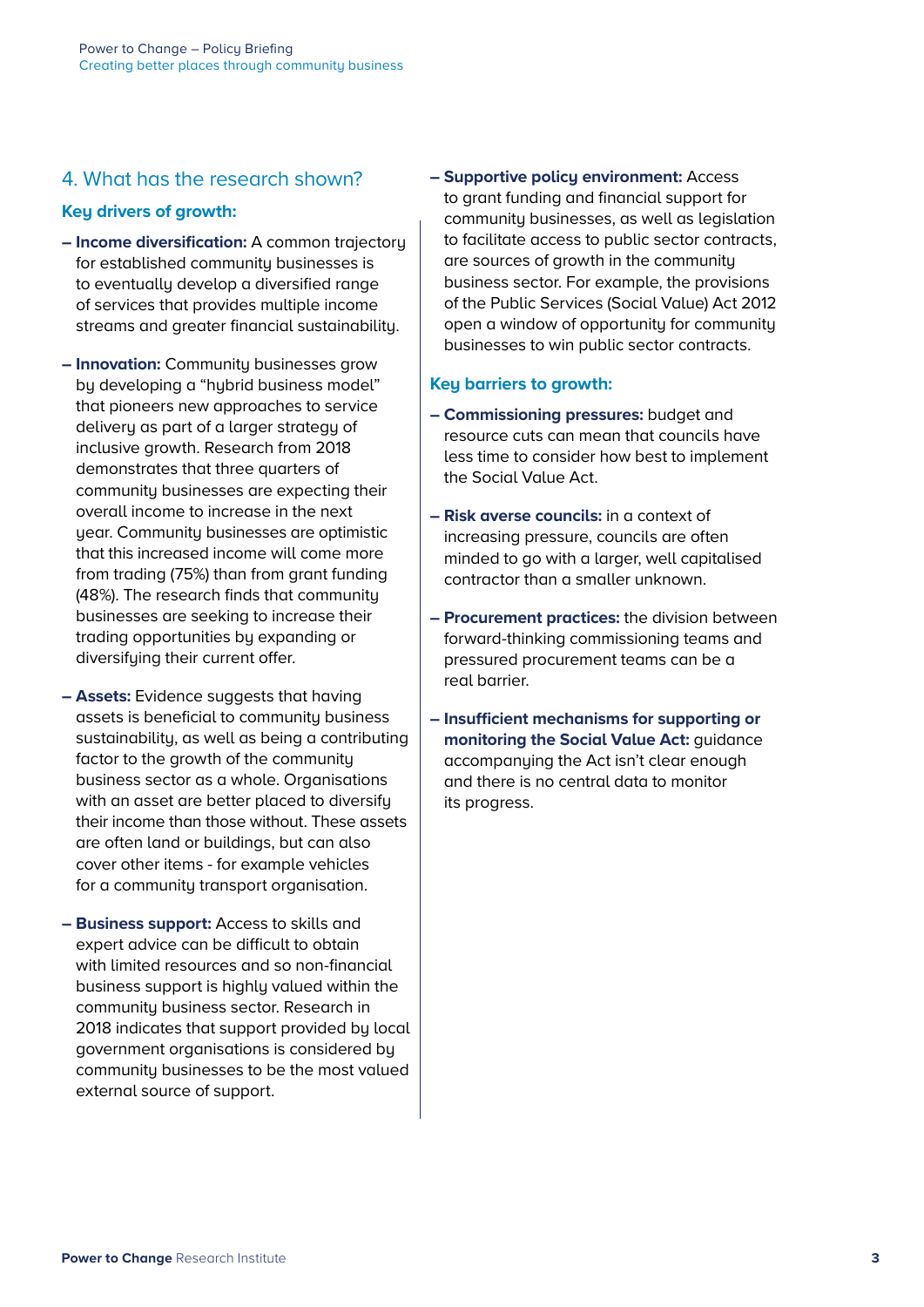## 5. How can we help community business grow?

#### **Facilitate and encourage Community Asset Transfer from local authorities to community businesses.**

Community businesses rely on and seek to acquire tangible assets to underpin their sustainability. Research indicates that Community Asset Transfer (CAT) from local authorities to community groups is driving growth in particular community business sectors, these include: transfers of parks, hub buildings, sports facilities, brownfield sites, arts centres, libraries and heritage buildings to community ownership. While many local authorities recognise that CAT has the potential to help them achieve their objectives - such as reducing the cost of service provision or protecting a service that would otherwise be lost - few are actively pushing CAT opportunities and reported numbers of completed transfers are low.

#### **Increase availability of grant funding and subsidies to support community businesses.**

Although trading is seen as the route to reaching optimum financial sustainability, many community businesses in their early years depend on a variety of subsidies and grants from the public sector, third sector, and elsewhere. Indeed, many established community businesses still benefit from some grant funding. A recurring referenced obstacle facing community businesses is the ability to access 'appropriate finance', usually referring to grant funding, which is in decline in light of political uncertainty in England. With declining availability of grant funding there is a danger that an environment of opposition rather than collaboration may arise as competition for funding increases. The lack of available

grant funding is a particular concern for community businesses with high start-up costs, such as Community Land Trusts developing housing.

## **Develop the skills and abilities of volunteers and employees.**

Growing a community business requires not only support to develop their trading offer but also to develop the skills and abilities of the workforce. This includes providing the knowledge and experience to adopt digital technology solutions effectively, to attract interest in their offer both from potential service users and members of the community, and to increase local engagement in the business. This is essential for community businesses competing against large private firms which are likely to have invested heavily to promote themselves via social media channels and provide customers with online and remote access to their service or product.

#### **Strengthen the links between the community business sector and local authorities.**

Relationships with local authorities are important to community businesses and the strength of such relationships is often a key determinant of their success. The lack of a strategic national policy around community business means that relationships and partnerships with local political and public bodies are all the more important – not least because community businesses often rely on local authority funding, through public sector contracts and grants. Moreover, community businesses commonly look to local government for guidance, rather than other paid-for forms of support. Engaging public sector partners early in a constructive, open and transparent way